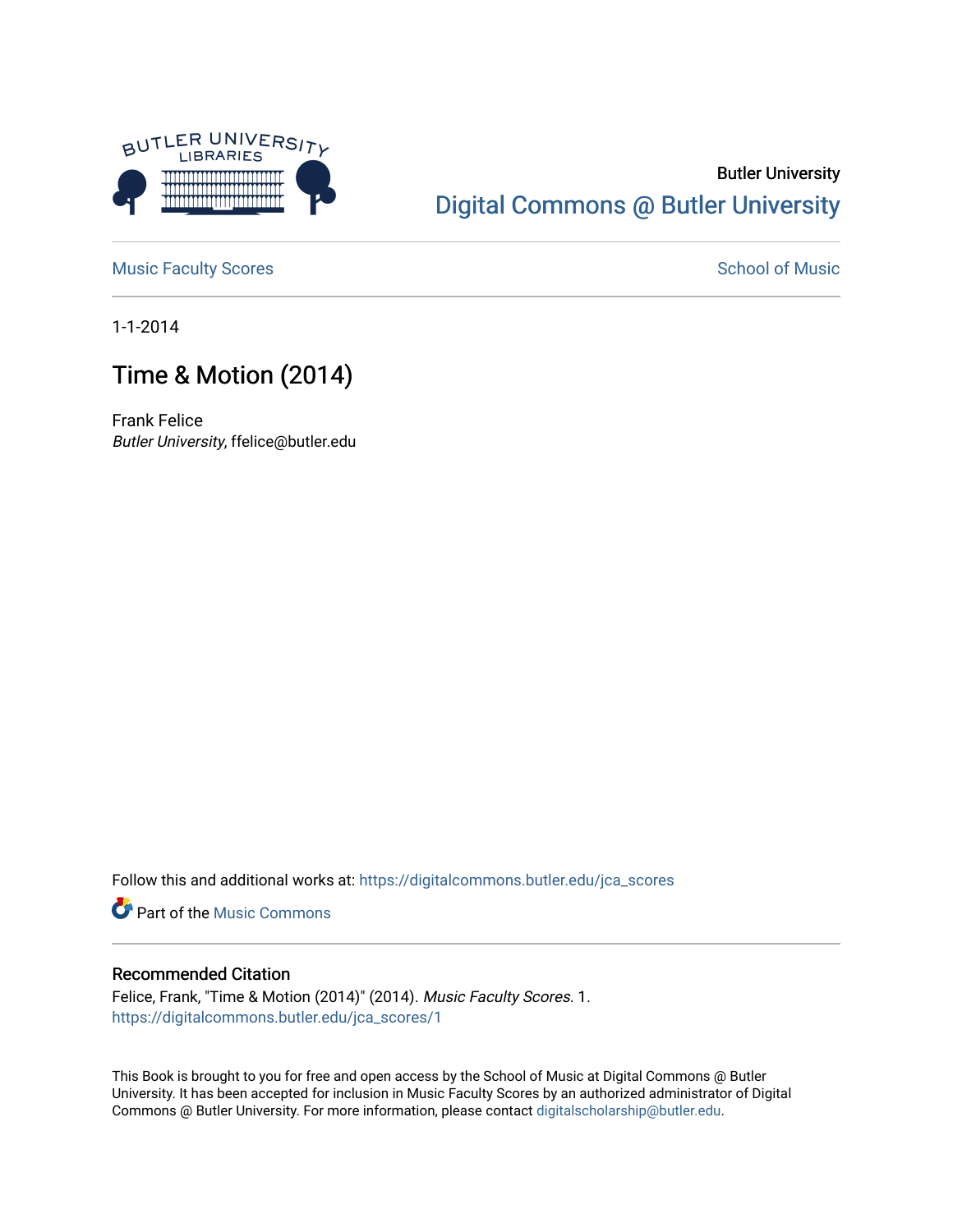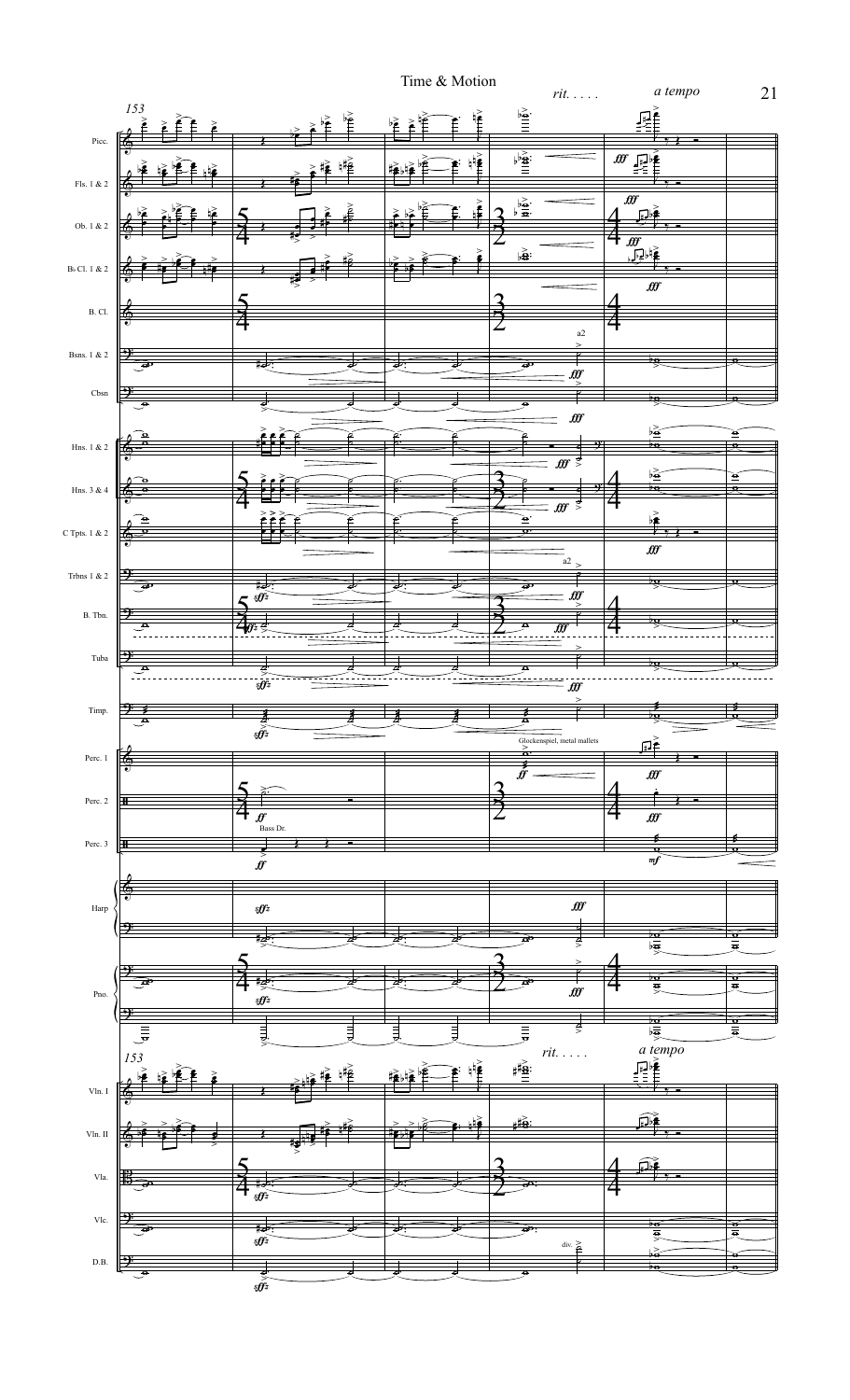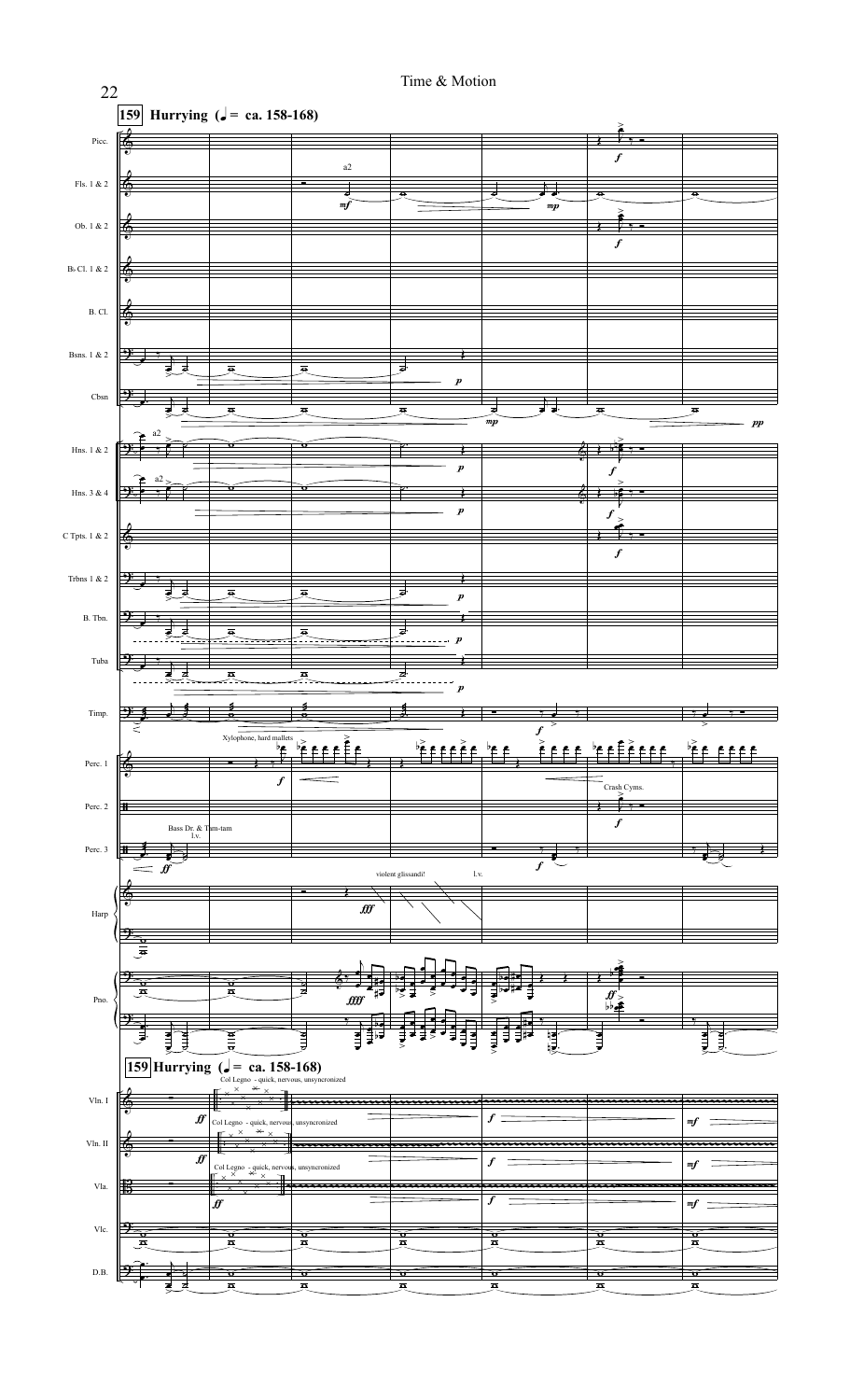

23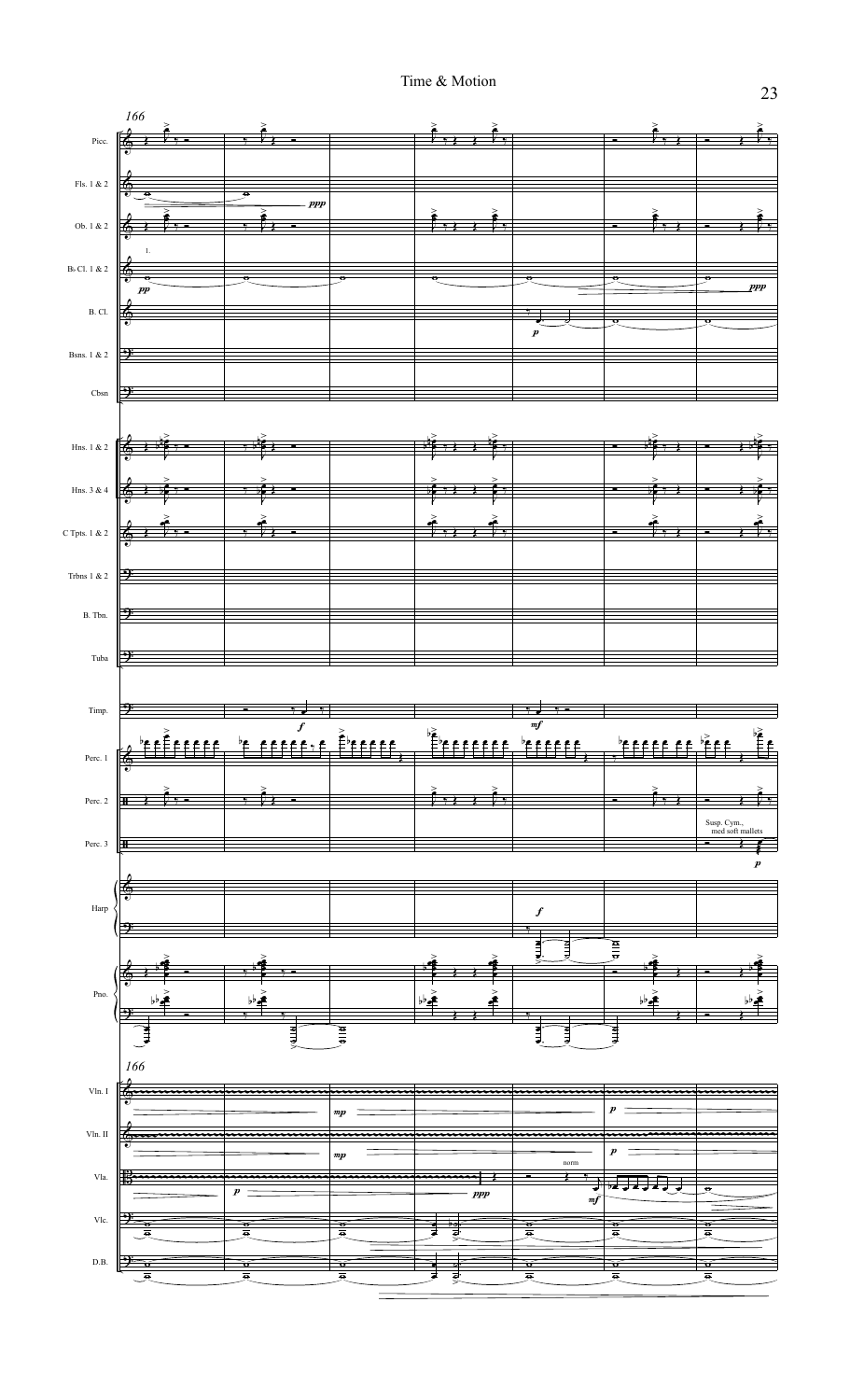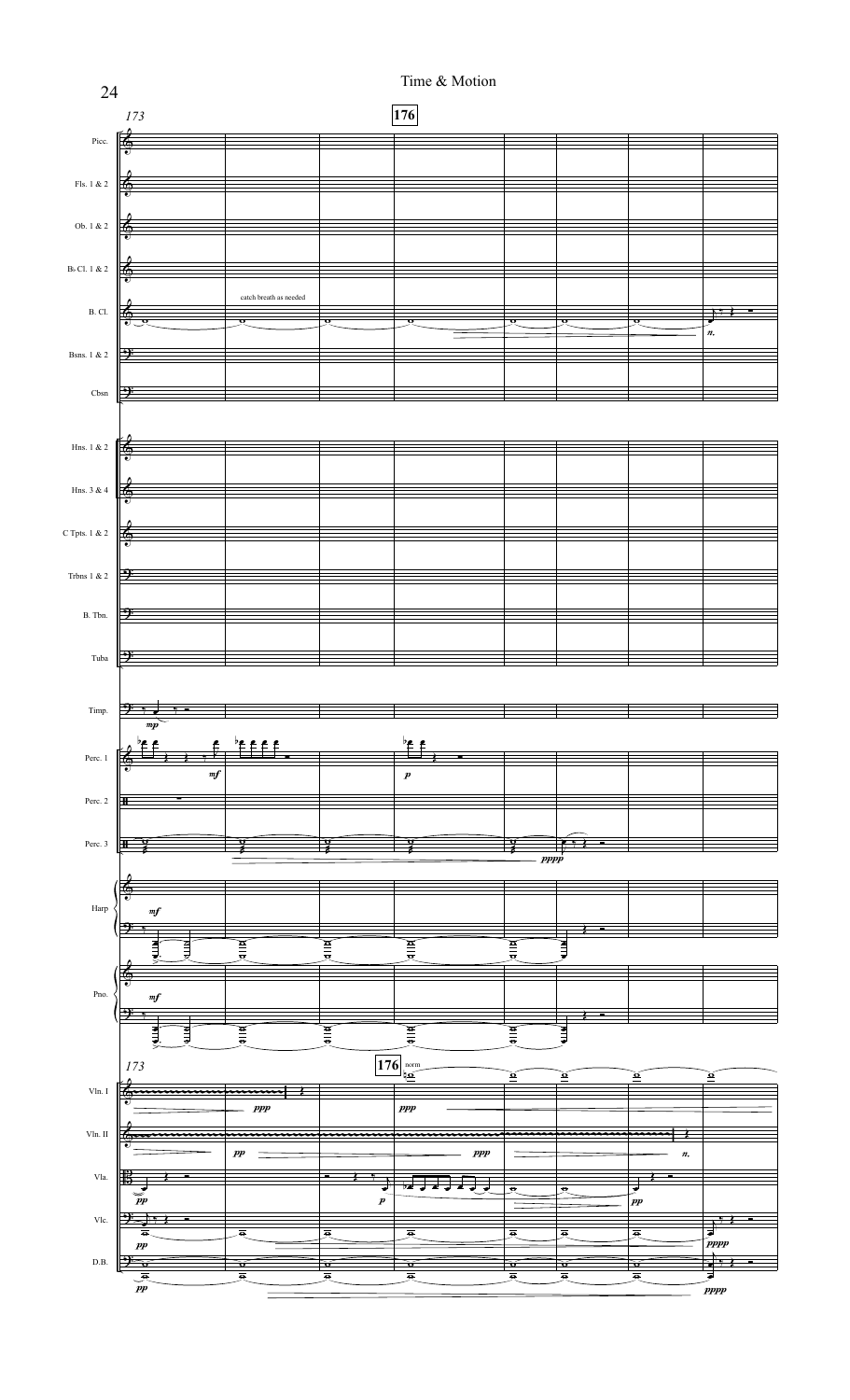### Time & Motion

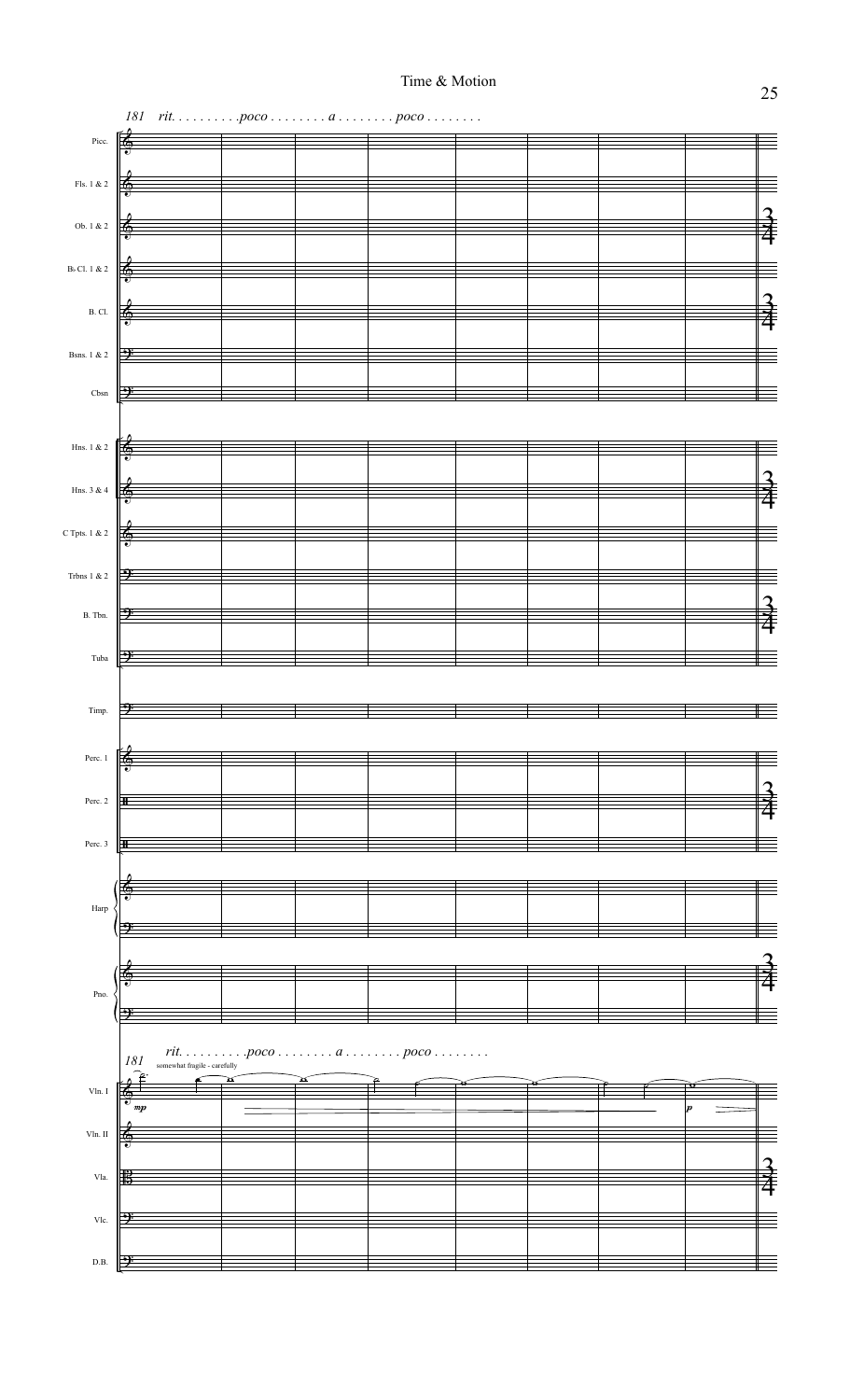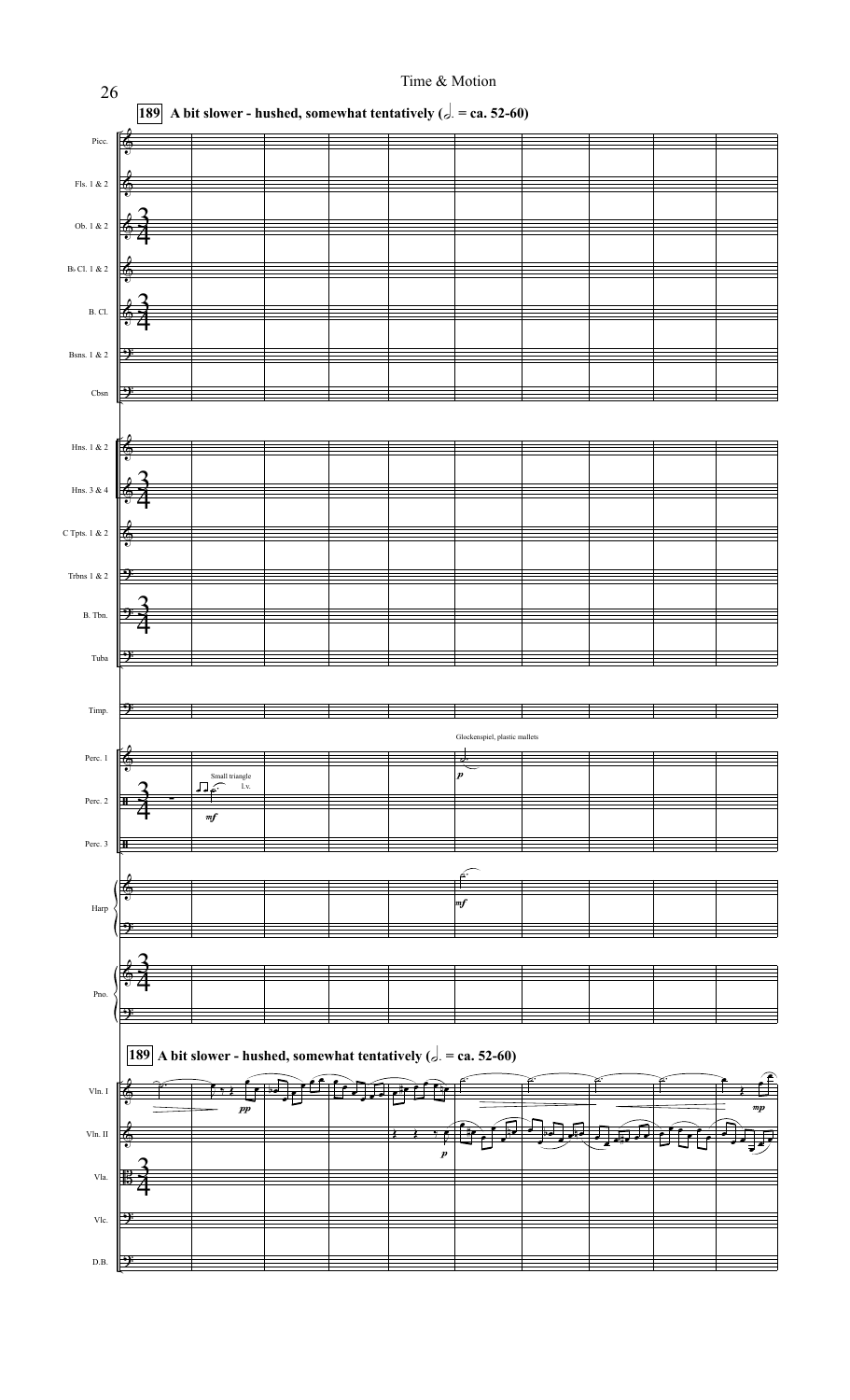

27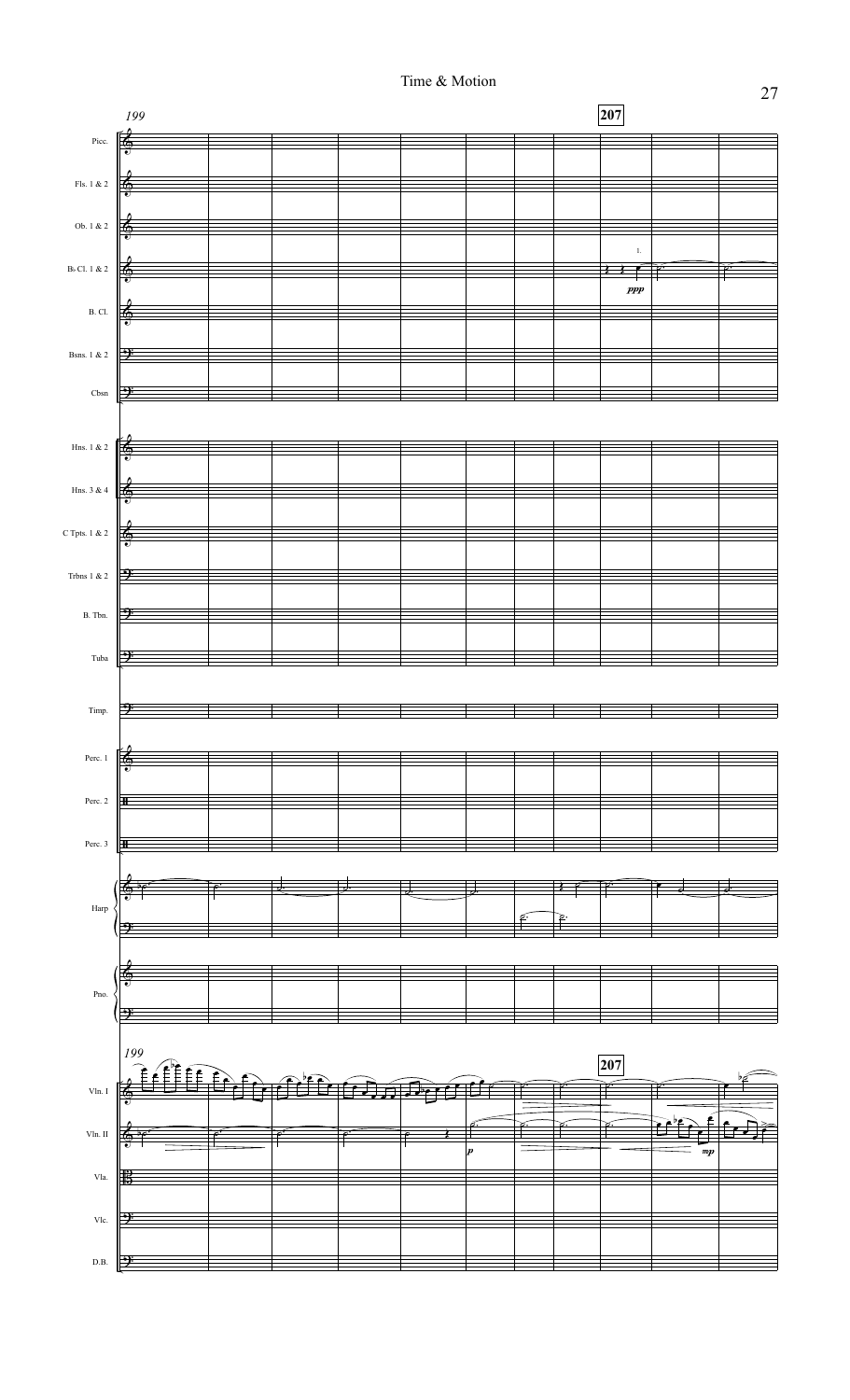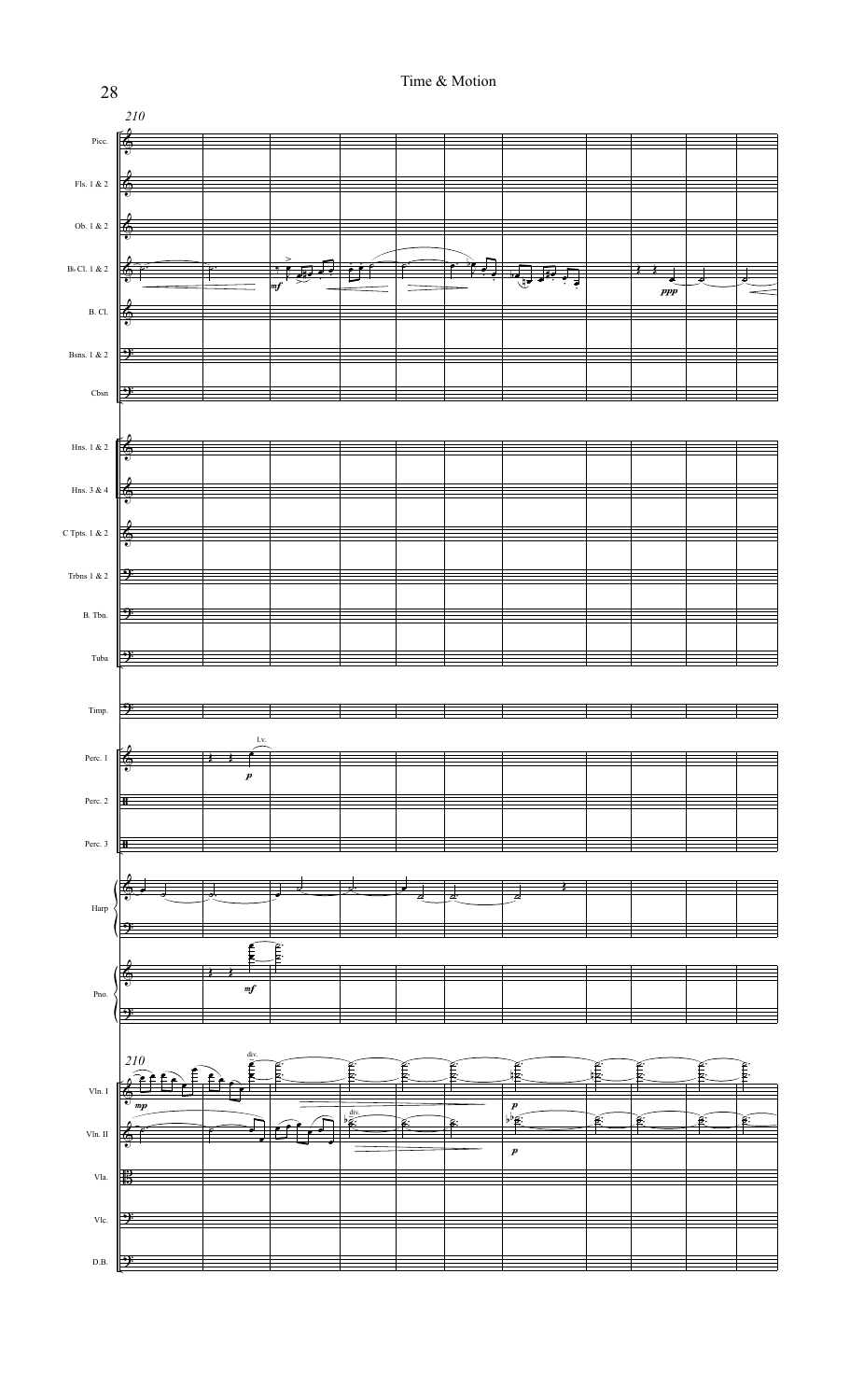### Time & Motion